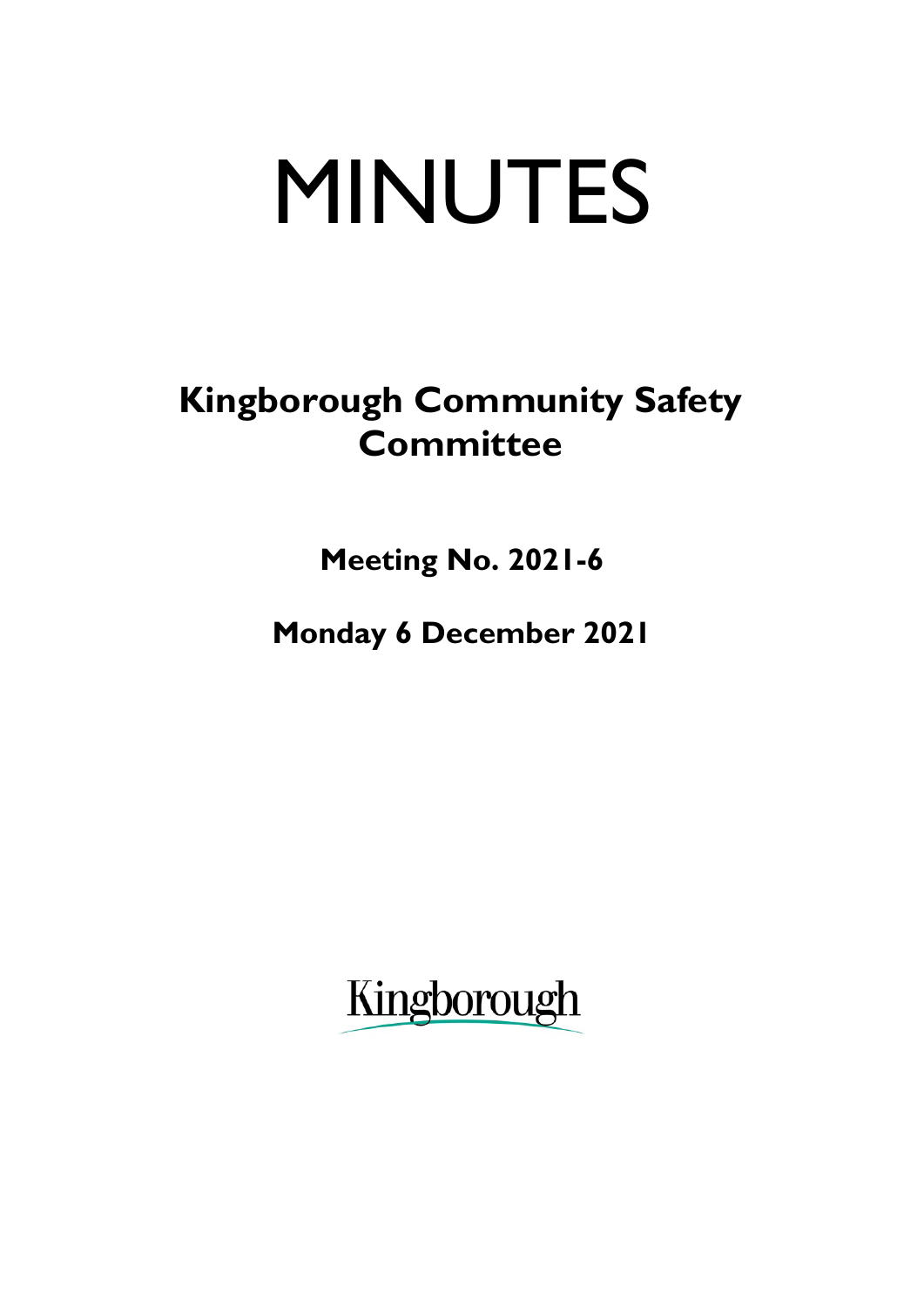MINUTES of a Meeting of the Kingborough Community Safety Committee held at the Kingborough Civic Centre, Kingston, on Monday 6 December 2021 at 10:30am.

# **PRESENT**

|                                                          |                       | <b>PRESENT</b> | <b>APOLOGY</b> |
|----------------------------------------------------------|-----------------------|----------------|----------------|
| Chairperson                                              | Cr Jo Westwood        |                |                |
| <b>Members:</b>                                          | Mr Brian Dale         |                |                |
|                                                          | Ms Tania Flakemore    |                |                |
|                                                          | Mr Michael Hughes     |                |                |
|                                                          | Mr Roger McGinniss    |                |                |
|                                                          | Mr Rodney Street      |                |                |
|                                                          | Mr Ross Thomas        |                |                |
| Tasmania Police                                          | Insp Mark Burke       |                |                |
|                                                          | Sen Sgt Peter Borish  |                |                |
| Kingborough Access Advisory Committee<br>representative  | Ms Julie Alderfox     |                |                |
| Kingborough Bicycle Advisory Committee<br>representative | Mr Peter Tuft         |                |                |
| <b>Council Officers In Attendance:</b>                   |                       |                |                |
| <b>Executive Officer</b>                                 | Mr Anthony Verdouw    |                |                |
| <b>Director Engineering Services</b>                     | Mr David Reeve        |                |                |
| <b>Other Attendees:</b>                                  |                       |                |                |
| Councillor                                               | Cr Clare Glade-Wright | ✓              |                |

# **ACKNOWLEDGEMENT OF TRADITIONAL OWNERS**

The Chairperson acknowledged and paid respect to the Tasmanian Aboriginal Community as the traditional and original owners and continuing custodians of the land on which the Committee met and acknowledged elders past and present.

# **LEAVE OF ABSENCE**

There were no declared leaves of absence.

# **DECLARATIONS OF INTEREST**

There were no declarations of interest.

#### **CONFIRMATION OF MINUTES**

MOVED: Rod Street SECONDED: Brian Dale

That the Minutes of the Committee meeting held on Monday 4 October 2021, as circulated, be confirmed.

CARRIED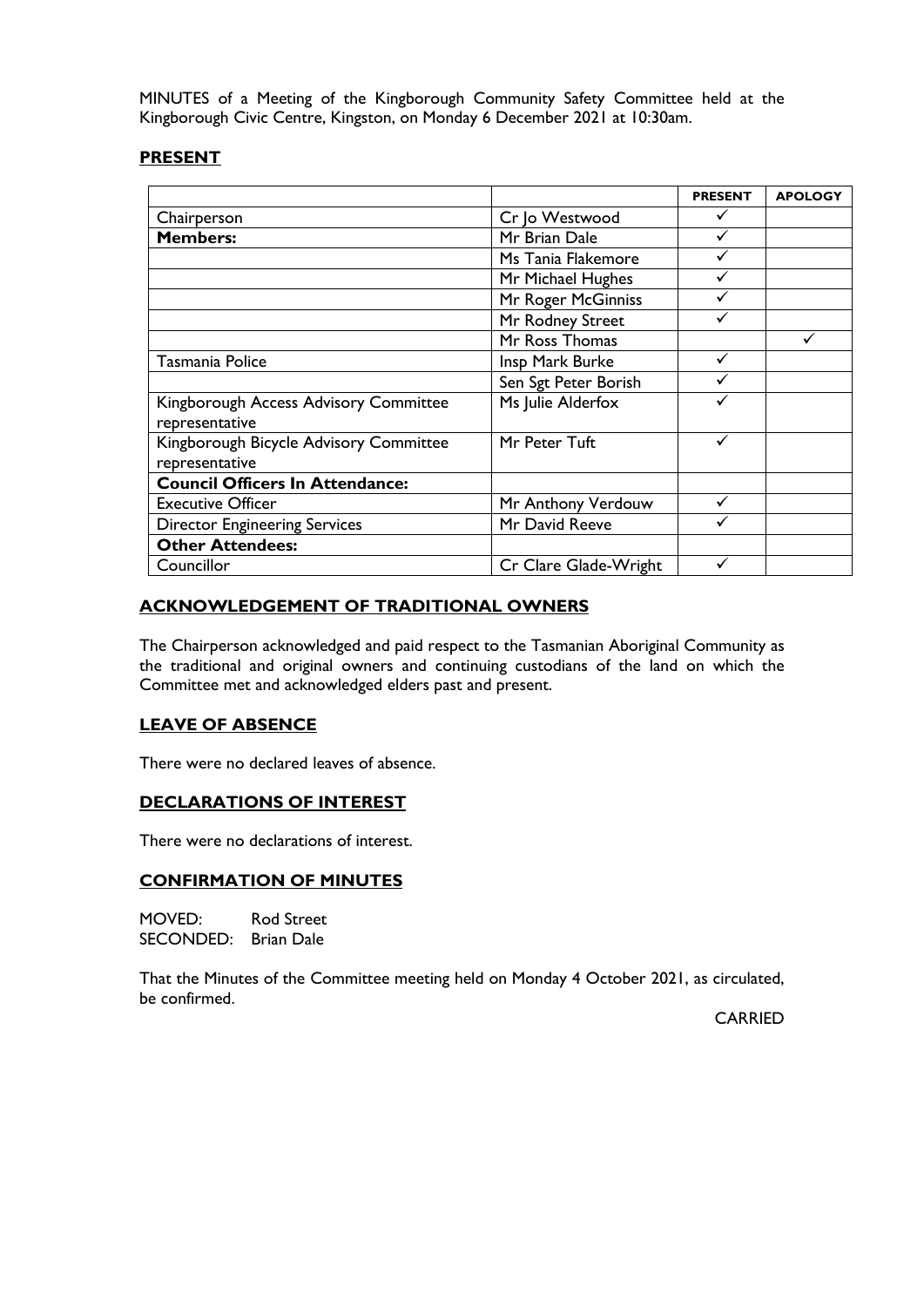#### **GENERAL BUSINESS**

| Final KCSC meeting for 2019-2021 Committee | (Jo Westwood) |
|--------------------------------------------|---------------|
|                                            |               |

Cr Westwood thanked all 2019-2021 Committee members for their contribution.

#### 2. Tasmanian Police Crime and Traffic Statistics (Mark Burke)

Inspector Burke provided an update on the Kingston Division's crime statistics.

It was suggested that police provide specific community updates and crime/traffic hotspot updates going forward.

The KBAC representative noted that it would be useful to have cycling incidents reported in the police statistics.

*Action Item (1): Kingston Police to investigate if incidents involving cyclists can be included in the traffic statistics provided to the Committee.*

TasPolice indicated the Kingston Division would monitor ongoing eScooter use and trends in the municipality and work collaboratively with Council if required.

3. Notice of Motion – 24-hour Police presence in Kingston (Clare Glade-Wright)

Cr Glade-Wright outlined a recent Council notice of motion to lobby the State Government for a 24-hour, 7 day per week police presence in Kingborough. The notice of motion was put forth, and approved, mainly due to increasing population and forecast future growth in the municipality.

The potential benefits for an emergency management station or hub combining emergency services in Kingborough was noted.

MOTION: That the Committee request Council lobby the State Government for construction of a new Kingston Police Station to properly support potential future approval of 24-hour policing in Kingborough.

MOVED: Michael Hughes

#### CARRIED

#### 4. Review Action Items from Previous Meeting Theorem (Jo Westwood)

Cr Westwood addressed the Action Items generated from previous meetings, noting completed items and progress on uncompleted items.

*Action Item (2): Staff to investigate northern end of Auburn Rd and assess whether extending yellow no parking lines are warranted.*

*Action Item (3): Staff to investigate a request to extend the yellow no parking line down left-hand side of Rollins Avenue.*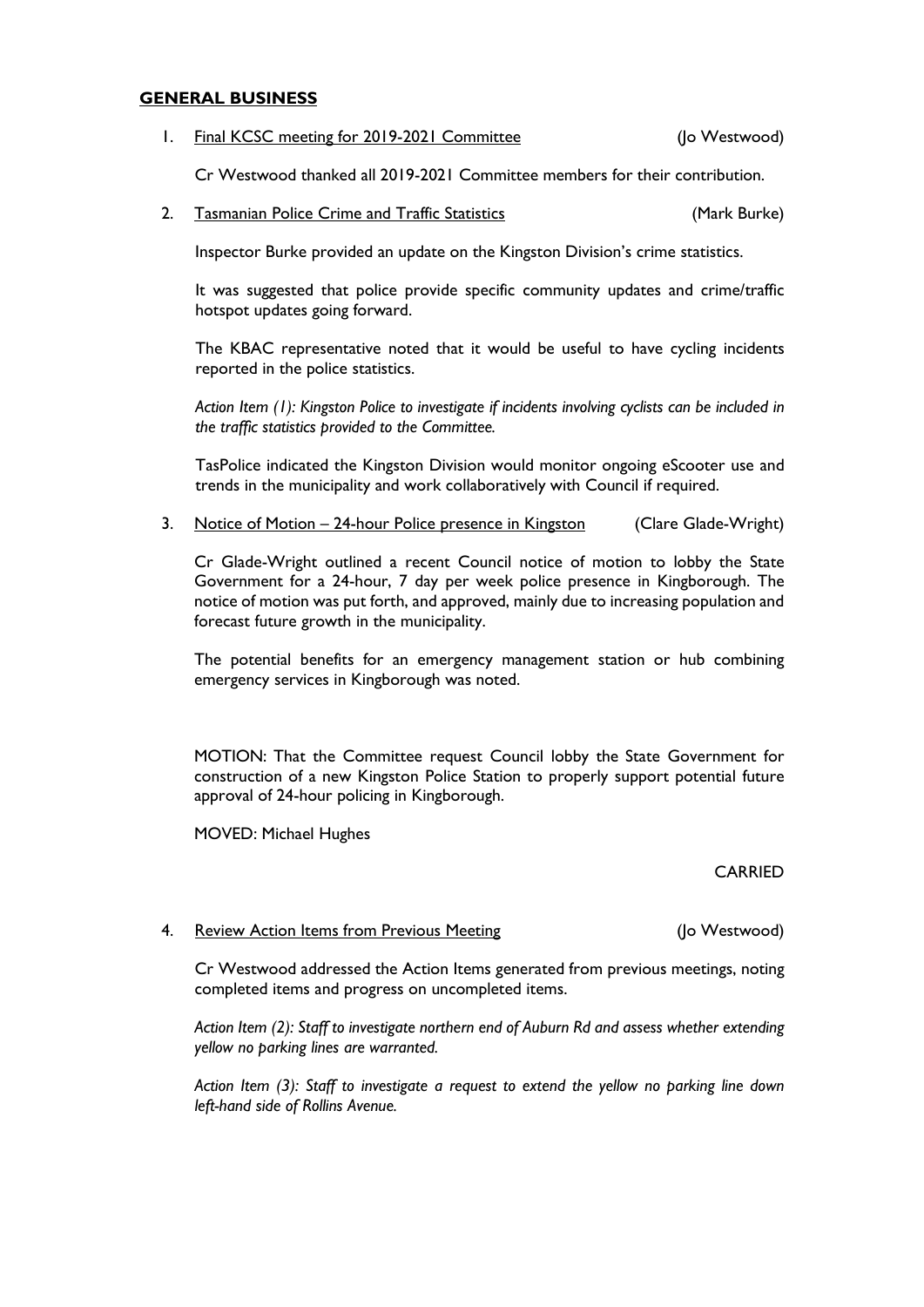## 5. Correspondence

- a. (Inward)
	- i. Response from Department of State Growth regarding Huon Hwy Sandfly Rd Intersection Speed – 5 November 2021
	- ii. Response to Cr Jo Westwood from Department of State Growth Kingborough Road Safety Matters – 8 November 2021
	- iii. "Push for extra police" The Mercury 1 October 2021

*Action Item (4): Cr Westwood to forward to the Committee the response to the Mayor from the State Government, regarding a 24-hour*, 7 day per week police presence in Kingborough.

- b. (Outward)
	- i. Media Release Kingborough Community Safety Committee Nominations – 7 October 2021
	- ii. Huon Hwy Sandfly Rd Intersection Speed Letter to DSG 29 October 2021
	- iii. Kingborough Road Safety Matters Letter to DSG 29 October 2021

# **OTHER BUSINESS**

6. Infrastructure Priorities – Capital Bids 2022-23 (David Reeve)

David explained the capital projects timeframes and the assessment process. The Committee discussed potential safety improvement projects that could be incorporated in the 2022-23 capital works budget.

- Reconstruction of Gormley Drive, which would also require appropriate footpaths or shared paths and traffic calming measures. David noted this is in longer-term plan.
- Browns Road reconstruction project to be undertaken in two stages over coming years.
- KFC roundabout traffic issues. Noted this is a DSG asset.
- Mertonvale Circuit junction with Channel Highway. Noted this is a DSG road.

*Action Item (5): Staff to follow up the possibility of slip lanes being added to the Kingston CBD entrance to the KFC roundabout and the exit from the Mertonvale Circuit junction with DSG.*

*Action Item (6): Committee members to email through any capital project considerations to Anthony or Cr Westwood.*

*Action Item (7): Staff to add Adelie Place junction parking issues to intersection register and investigate.*

*Action Item (8): Staff to reinvestigate vegetation issues on intersection register, including Garnett St and Edison Ave junction, on a regular basis.*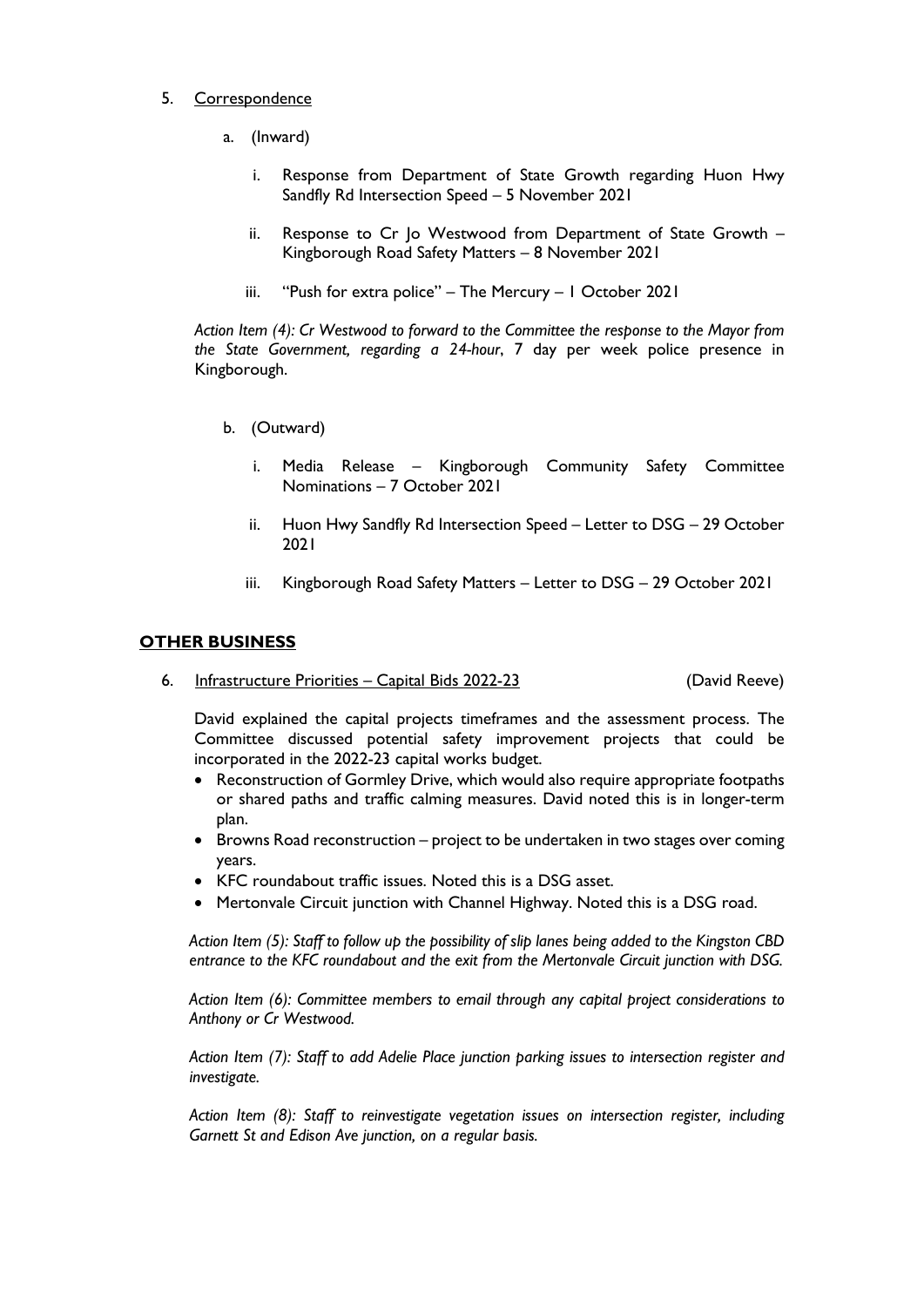# **MATTERS OF GENERAL INTEREST**

7. Safe Speeds for Schools – Speed Trailer Traffic Data

Recent traffic data attached for information.

*Action Item (9): Staff to provide safe schools traffic data to the Road Safety Advisory Council.*

8. Updated KCSC Action Plan 2019-2021

Attached for information.

# **NEXT MEETING**

Meetings of the Committee for 2022 are yet to be confirmed. Members will be advised ASAP.

CLOSURE: There being no further business, the Chairperson declared the meeting closed at 12:00pm.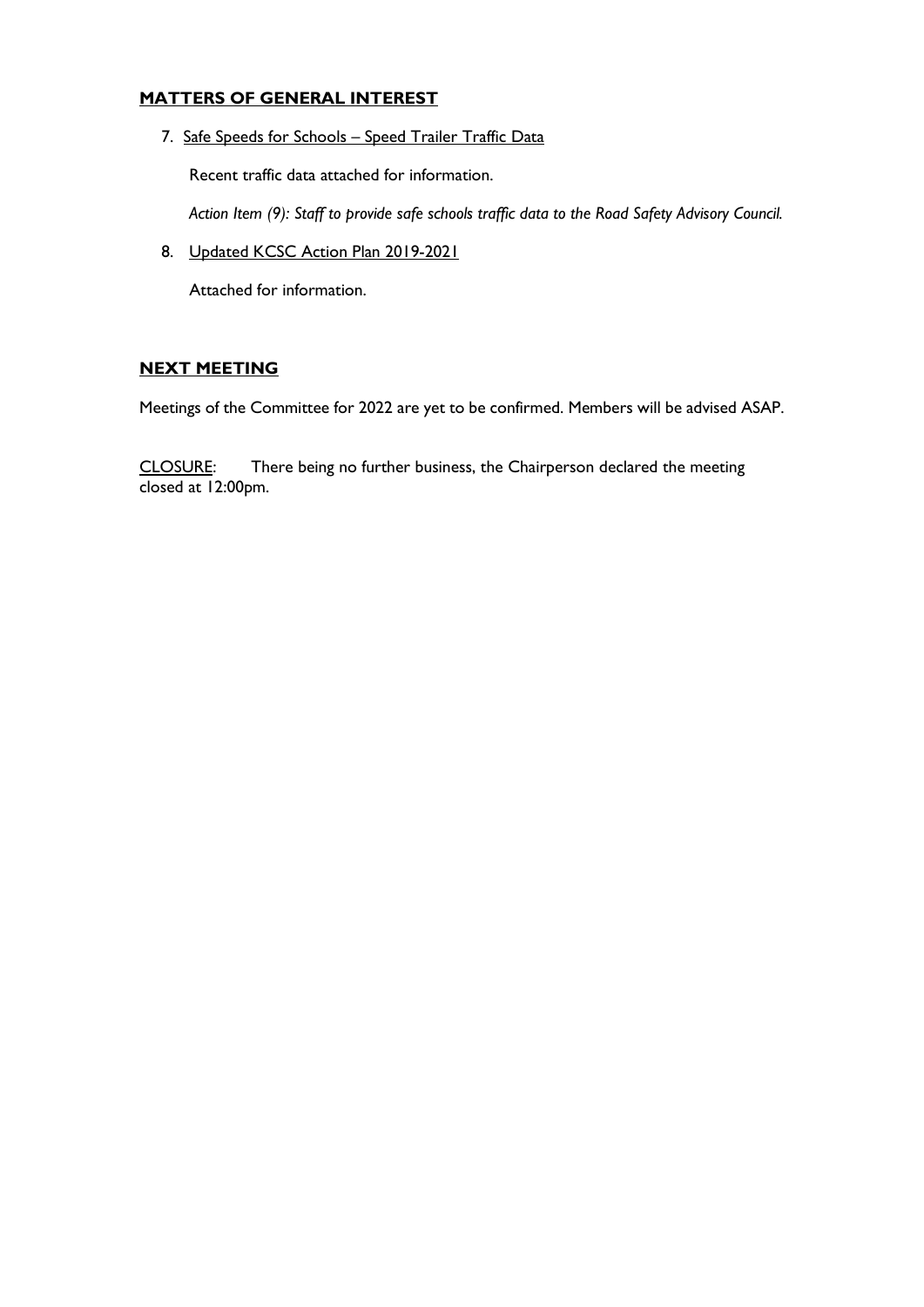|                | <b>Action Items</b> |                                                                                                                                                                                                                                                               |                                |                 |                 |  |
|----------------|---------------------|---------------------------------------------------------------------------------------------------------------------------------------------------------------------------------------------------------------------------------------------------------------|--------------------------------|-----------------|-----------------|--|
| <b>Meeting</b> | <b>Action</b>       |                                                                                                                                                                                                                                                               |                                |                 |                 |  |
| #              | <b>Number</b>       | <b>Description</b>                                                                                                                                                                                                                                            | <b>Responsibility of</b>       | <b>Due Date</b> | <b>Complete</b> |  |
| $2021 - 6$     | T                   | Kingston Police to investigate if incidents involving cyclists can be<br>included in the traffic statistics provided to the Committee.                                                                                                                        | Mark Burke                     | 1/02/22         | $\Box$          |  |
| $2021 - 6$     | $\overline{2}$      | Investigate northern end of Auburn Rd and assess whether<br>extending yellow no parking lines are warranted.                                                                                                                                                  | Renai Clark                    | 1/02/22         | $\Box$          |  |
| $2021 - 6$     | 3                   | Investigate request to extend yellow no parking line down left-<br>hand side of Rollins Avenue.                                                                                                                                                               | Renai Clark                    | 1/02/22         | $\Box$          |  |
| $2021 - 6$     | $\overline{4}$      | Provide the Committee with the response to the Mayor from the<br>State Government, regarding a 24-hour, 7 day per week police<br>presence in Kingborough.                                                                                                     | Jo Westwood                    | 17/12/21        | $\Box$          |  |
| $2021 - 6$     | 5                   | Staff to follow up the possibility of slip lanes being added to the<br>Kingston CBD entrance to the KFC roundabout and the exit from<br>the Mertonvale Circuit junction with DSG.                                                                             | Renai Clark/Anthony<br>Verdouw | 1/02/22         | $\Box$          |  |
| $2021 - 6$     | $6\overline{6}$     | Email capital project considerations to Anthony or Cr Westwood.                                                                                                                                                                                               | <b>Committee Members</b>       | 24/12/21        | $\Box$          |  |
| $2021 - 6$     | $\overline{7}$      | Add Adelie Place junction parking issues to intersection register<br>and investigate.                                                                                                                                                                         | Renai Clark                    | 1/02/22         | $\Box$          |  |
| $2021 - 6$     | 8                   | Reinvestigate vegetation issues on intersection register, including<br>Garnett St and Edison Ave junction, on a regular basis.                                                                                                                                | Renai Clark                    | 1/02/22         | $\Box$          |  |
| $2021 - 6$     | 9                   | Provide safe schools traffic data to the Road Safety Advisory<br>Council.                                                                                                                                                                                     | Anthony Verdouw                | 24/12/21        | $\Box$          |  |
| $2021 - 5$     |                     | Committee members to forward any further action plan feedback<br>to Cr Westwood.                                                                                                                                                                              | <b>Committee Members</b>       | 6/12/21         | $\checkmark$    |  |
| $2021 - 5$     | $\overline{2}$      | Write a letter to DSG on behalf of the Committee requesting that<br>the speed limits going in both the north and south directions on<br>the Huon Highway past the Sandfly Road intersection be reviewed<br>and a change from 100km/h to 80km/h be considered. | Jo Westwood                    | 6/12/21         | ✓               |  |